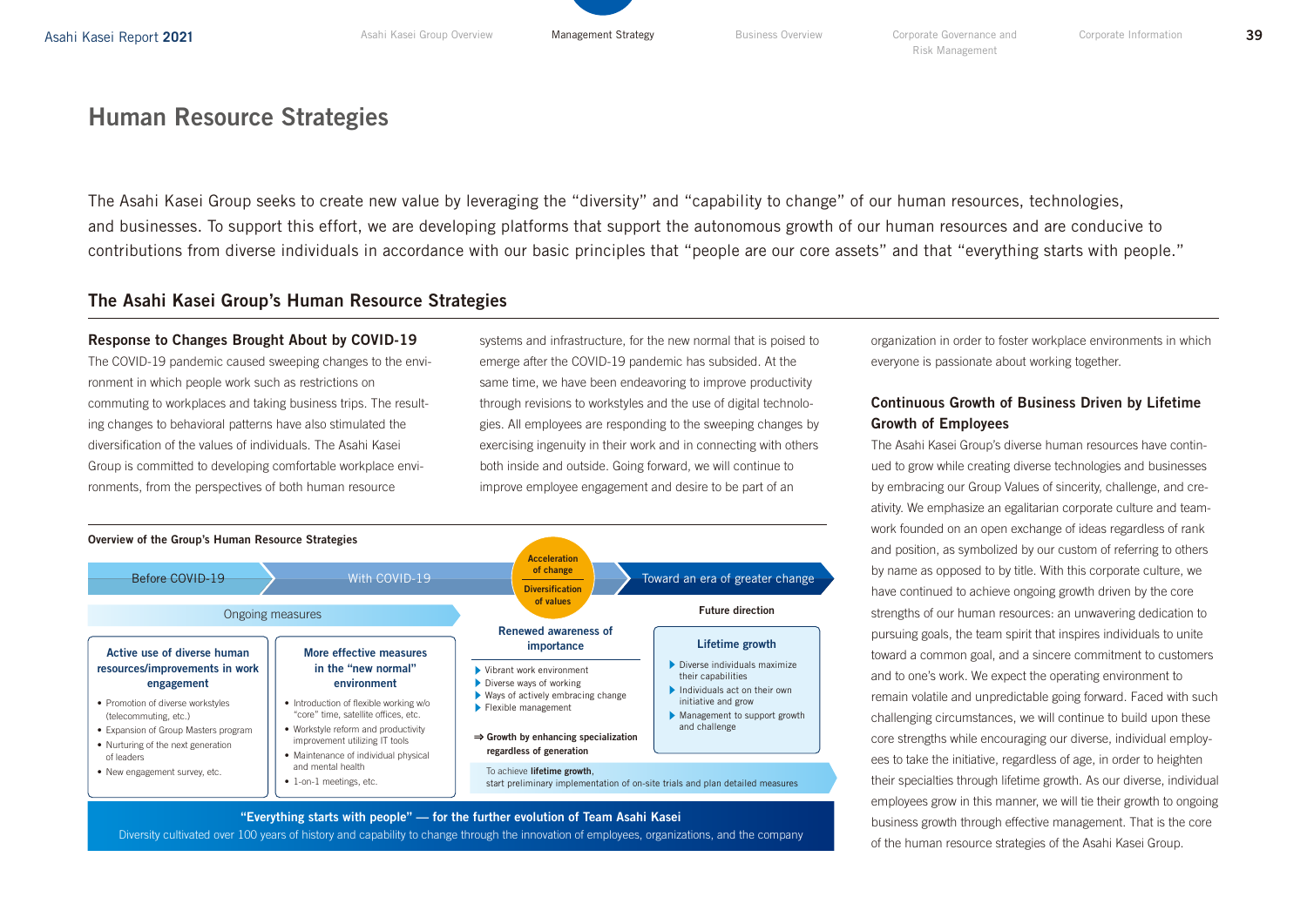Action driving growth.

impact provides the following benefits:

that can be used to guide future action

# Enhancement of Human Resource Management Capacities

Workplace environments have been transformed as a result of the COVID-19 pandemic, making online communication the norm and creating a greater deal of acceptance toward diverse lifestyles and workstyles. As such, the empowerment and motivation of employees requires management to implement appropriate measures based on an accurate understanding of the circumstances surrounding employees and organizations. Based on this recognition, the Asahi Kasei Group launched its KSA engagement surveys, which look to gauge metrics pertaining to employee empowerment and growth. Work engagement is born out of synergies between the capacities of individual employees, exemplified in their feelings of self-efficacy and confidence and positivity toward work, and the capacities of organizations, demonstrated through support from supervisors and coworkers, workplace discretion, and evaluations and feedback. To measure work engagement, we track conditions pertaining to the empowerment of individual employees, relationships between supervisors and subordinates, and workplace environments. This information is shared within the organizations to facilitate

### Framework of KSA Engagement Surveys



discussion among employees and therefore spur the autonomous growth of both employees and organizations.

The KSA engagement surveys are based on the empowerment and growth cycle model proposed by Professor Hiroya Hirakimoto of Osaka University and use three indicators related to individual employees and organizations: (1) Relationships between supervisors and subordinates,

#### Items Gauged through KSA Engagement Surveys

#### Relationships between

- $\bigcap$ supervisors and subordinates, workplace environments
- Support from supervisors
- Interpersonal relationships supporting work
- Encouragement of ingenuity
- Respect for diversity
- Workplace openness

#### Employee empowerment

- Ability to maintain positive stance (individual capabilities) - Confidence, feeling of self-efficacy
	- Strength to overcome adversity
	- Capacity for plotting course toward achieving goals
- Optimism
- Motivation toward work (work engagement)

#### Action driving growth

- Experience-based learning
- Contributions to organization
- Problem-solving/ improvement efforts
- Job crafting

workplace environments; (2) Employee empowerment; and (3)

The gauging of these three indicators and their degree of

• Ability to visualize the success or failure of past measures • Accurate information on the current status of the organization

#### Comments from Managers Following the Implementation of KSA Engagement Surveys (=

(questionnaire responses of managers directly overseeing subordinates)

"It was very beneficial to use the results of the KSA survey in discussions with division members to involve everyone in thinking about ways to drive employee empowerment and growth in the workplace."

"The KSA survey results helped me share the strengths and weaknesses of our organization with everyone."

"The results of the KSA survey cast light on aspects of organizations that I was unaware of as a department head. The weaknesses indicated by the survey report gave me a newfound understanding of our organization."

"We gained a deeper understanding of our organization through the KSA survey, fostering a greater sense of solidarity in our efforts to maintain our strong corporate culture."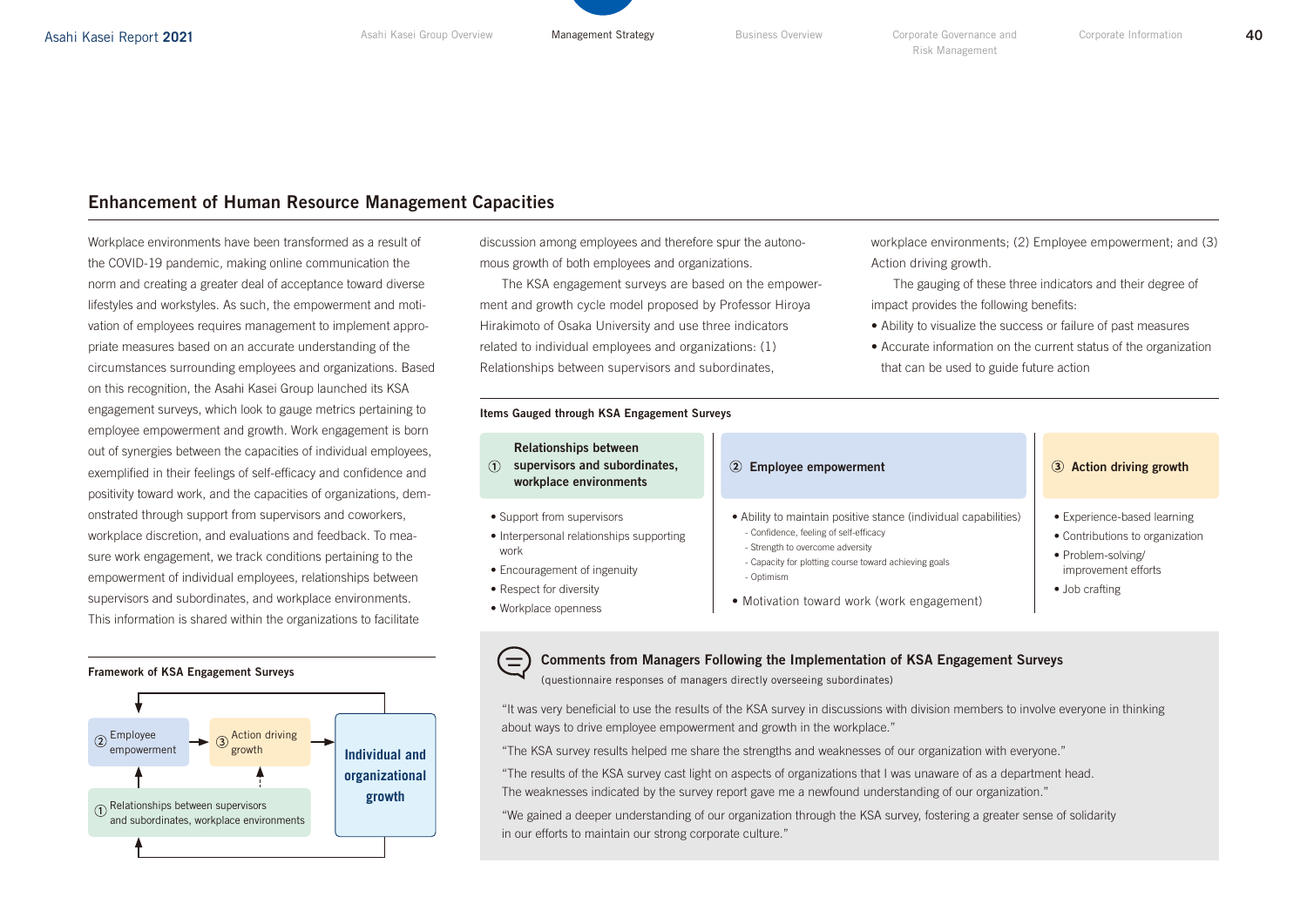## Group Masters Program

In implementing human resource strategies, the heightening of the specialized skills of individual employees is as important as the enhancement of human resource management capacities. For this purpose, the Asahi Kasei Group has established the Group Masters program to appoint, nurture, and reward individuals who are contributing or are expected to contribute to the creation of new businesses or the reinforcement of established businesses as Group Masters. This program thus helps develop a robust pool of human resources with high-level specialist expertise and skills who are competitive inside and outside the organization. The program defines five ranks of Group Masters. The roles of each rank are clearly defined, and compensation

increases in line with rank, to promote the growth of human resources while enabling us to recruit external talent. Moreover, succession plans are put in place for Group Masters to link the development of human resources with the cultivation of businesses in order to raise competitiveness.

### Group Masters Human Resource Portfolio

Under the Group Masters program, technology fields to be strengthened from a cross-business perspective are defined as core technology fields, and engineers that drive the enhancement of technologies in these fields are appointed as Group Masters. For the pursuit of ongoing business growth and new

business creation over the next five to ten years, we examined the core technologies, production technologies, expertise, business platforms, and diverse market channels and business models that have been developed as the source of our competitiveness thus far. This examination led to the identification of the 12 core technology fields shown below including biotechnology which was added in fiscal 2021. In addition, we have defined the jobs and occupational fields in which specialists should be cultivated for both specific business fields and core companywide functions as core platforms fields, and we are assigning the title of Group Master to individuals capable of driving efforts in these areas.

#### Group Master Ranks and Roles Group Masters Fields